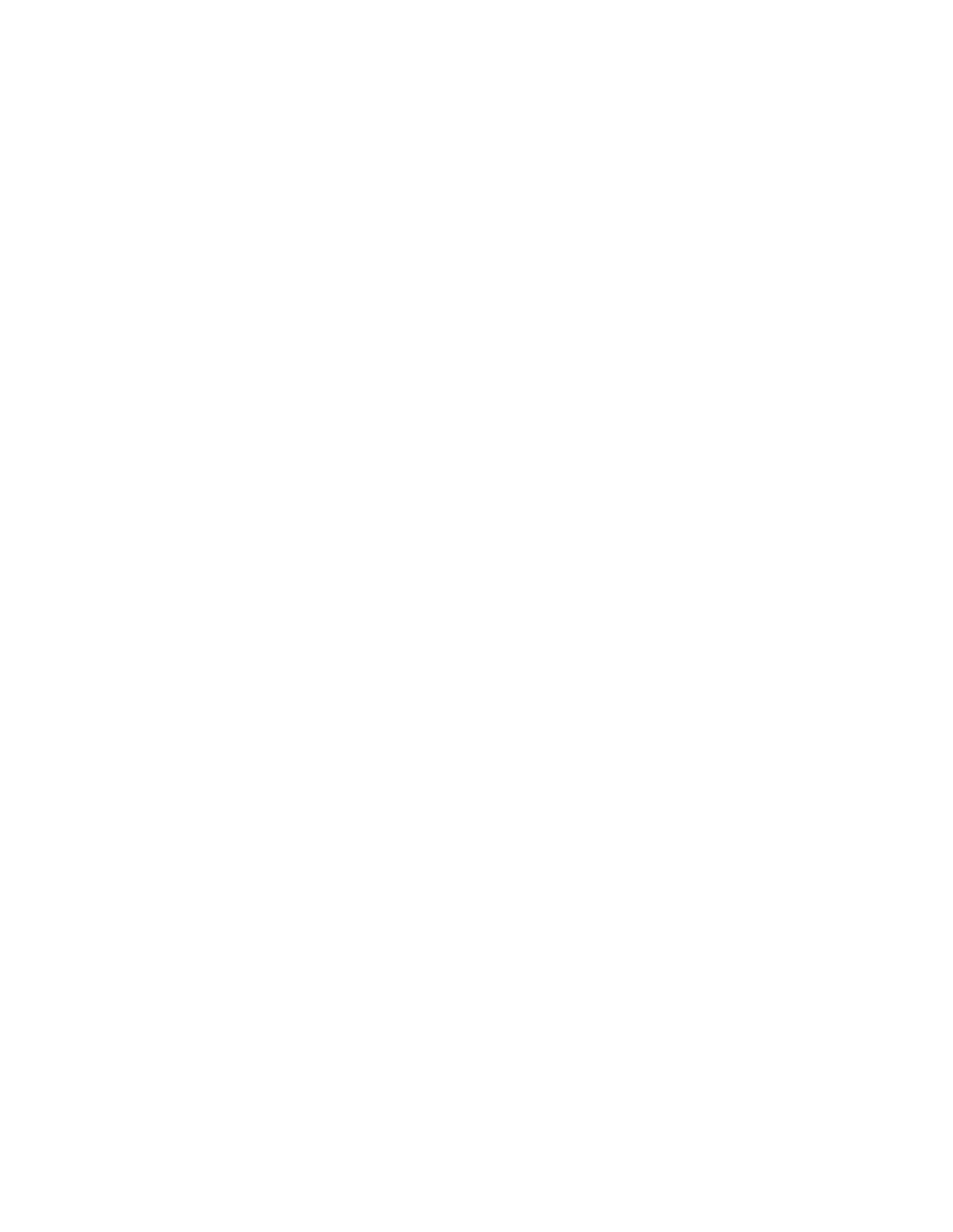# **STATE OF ARKANSAS**

# **ARKANSAS GEOLOGICAL SURVEY**

Bekki White, State Geologist and Director

**STATE PARK SERIES 03** 

# **GEOLOGY OF THE CRATER OF DIAMONDS STATE PARK AND VICINITY, PIKE COUNTY, ARKANSAS**

by

J. M. Howard and W. D. Hanson



Little Rock, Arkansas

2008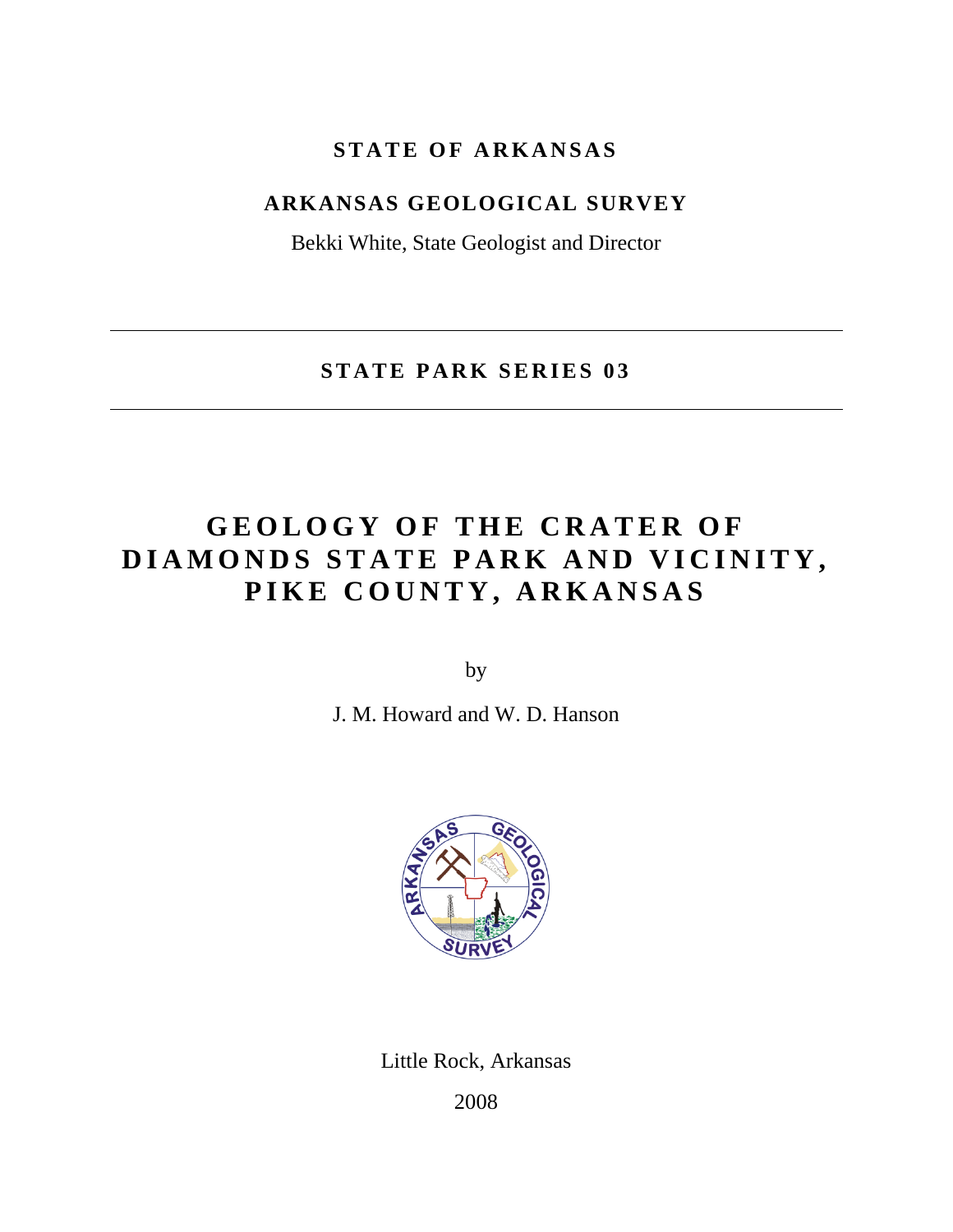# **STATE OF ARKANSAS**

Mike Beebe, Governor

## **ARKANSAS GEOLOGICAL SURVEY**

Bekki White, State Geologist and Director

# **COMMISSIONERS**

Little Rock, Arkansas

2008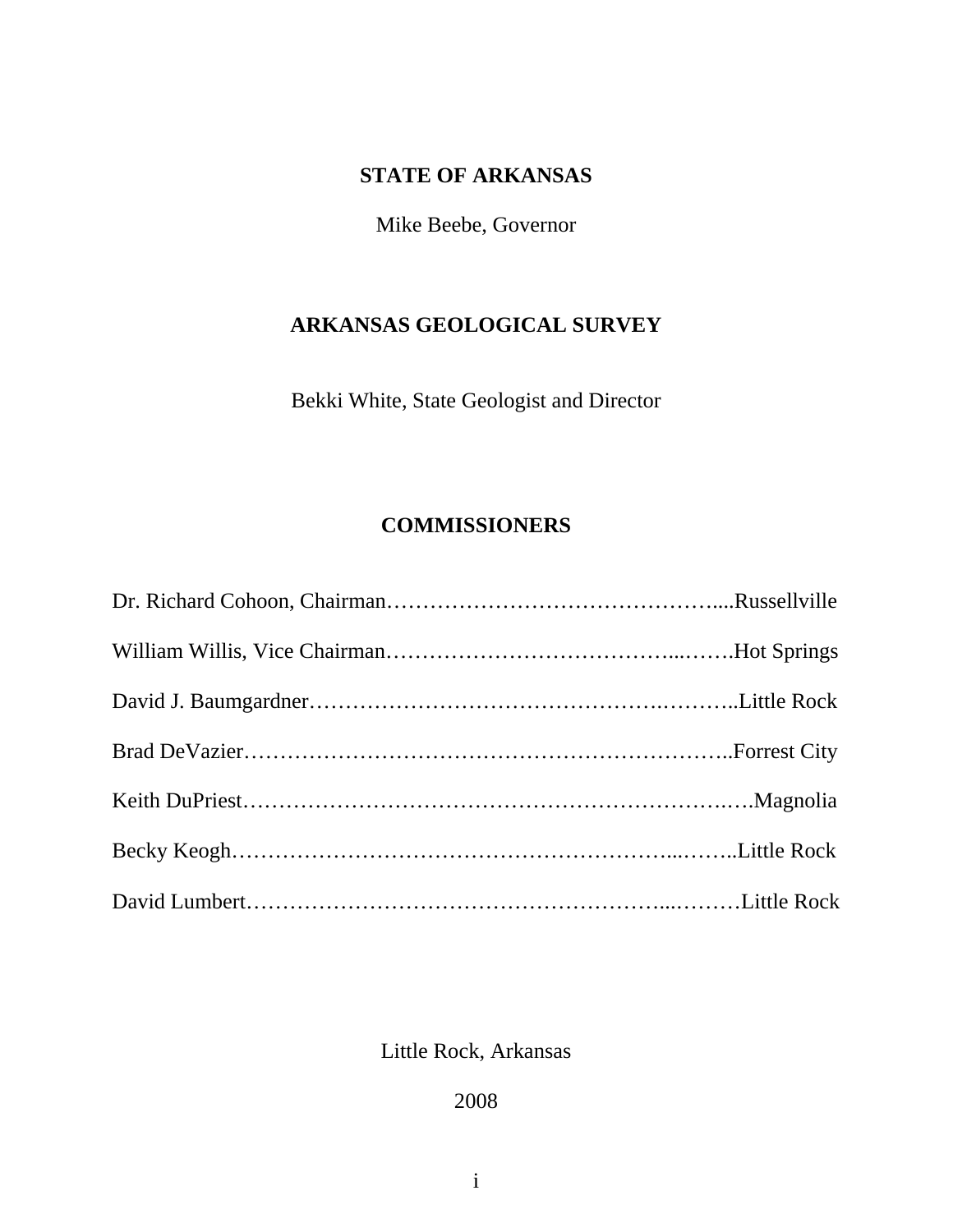### **TABLE OF CONTENTS**

# **Figures**

| Figure 1. General location of the Crater of Diamonds State Park within Arkansas 1 |  |
|-----------------------------------------------------------------------------------|--|
|                                                                                   |  |
|                                                                                   |  |
|                                                                                   |  |
|                                                                                   |  |
|                                                                                   |  |
|                                                                                   |  |
|                                                                                   |  |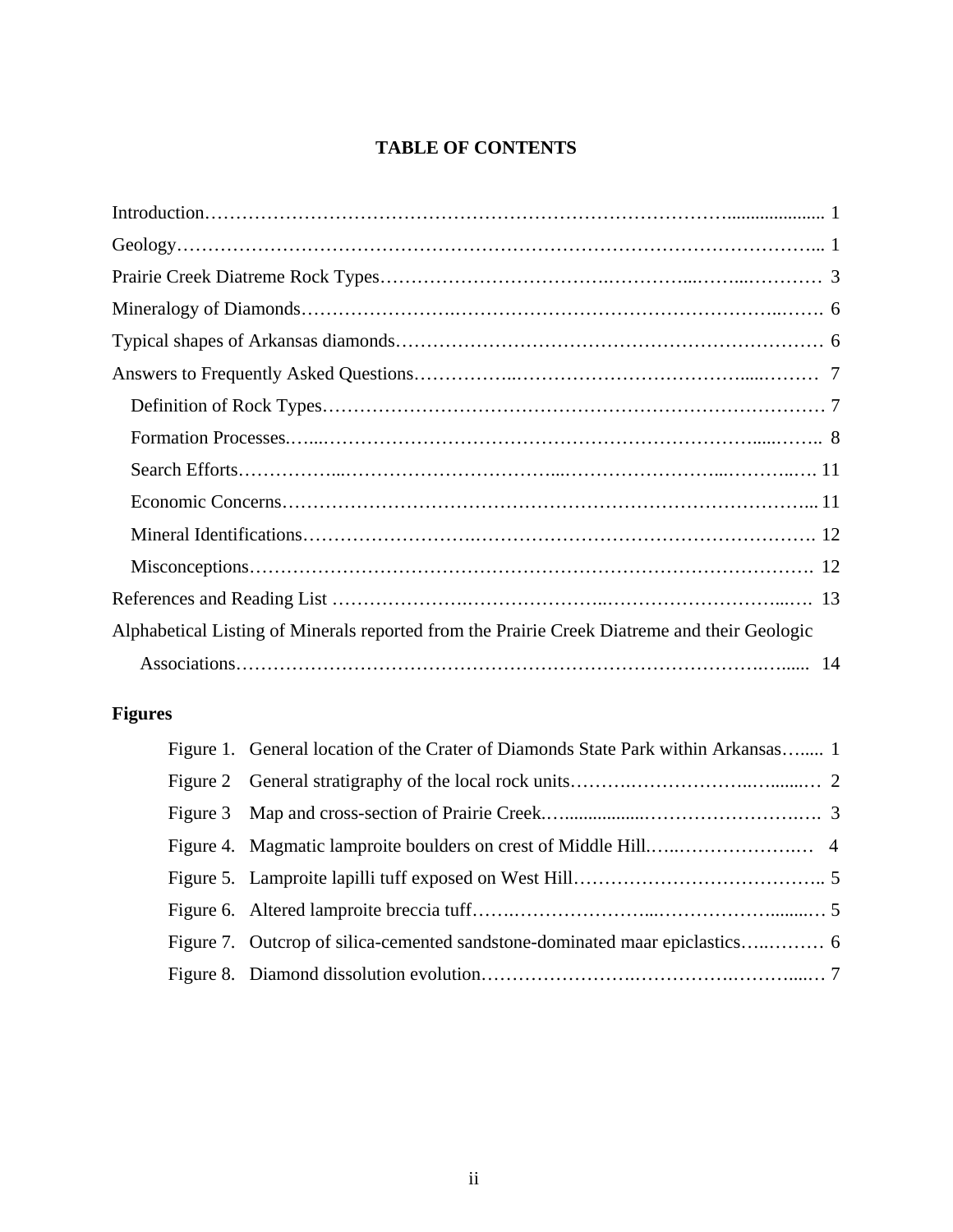## **GEOLOGY OF THE CRATER OF DIAMONDS STATE PARK AND VICINITY, PIKE COUNTY, ARKANSAS**

by

#### J. MICHAEL HOWARD AND W. D. HANSON

#### **INTRODUCTION**

The Crater of Diamonds State Park is remarkable in several ways. First, it is the only place in the world where anyone may pay a small entrance fee, look for diamonds, and keep what you find! It fascinates geologists because the site presents a window into the geologic past and the earth's mantle, a rare thing indeed. The park and surrounding area has a rich verbal and written history…history of the settlement of the region, of the discovery of diamonds, of the many attempts at commercial and tourist development based on the presence of that gemstone, and history of preservation and continued development since it became a state park and, as such, public property.



#### *Figure 1: General location of the Crater of Diamonds State Park within Arkansas.*

This publication is written to accompany the geologic poster by the Arkansas Geological Survey entitled "Geology of the Crater of Diamonds State Park and Vicinity, Pike County, Arkansas." The reader can learn a lot of geology and geologic history pertaining to the sedimentary and igneous rocks of the area, and specifically of the Park, from the poster and even more by reading the contained information. The geologic story is a fascinating one, not just for geologists, but for anyone wishing to learn why the diamonds are present, their age, and the past environment that existed when the diamondiferous igneous rocks were explosively emplaced. Key questions to be answered also include what is so unusual about these rocks, why do they weather so rapidly, how old are the rocks and the diamonds, along with many other questions. The authors hope you enjoy your travels through geologic time as we will be your guides.

After the geology and mineralogy sections and before the reading list are frequently asked questions. It is hoped the answers to these questions will assist the visitor in better understanding the geology of the Park.

#### **GEOLOGY**

Crater of Diamonds State Park is just south of the Ouachita Mountains in Pike County, Arkansas and along the northern margin of the West Gulf Coastal Plain.

The Ouachita Mountains region is an area of major disturbance on the southern margin of what is now called the North American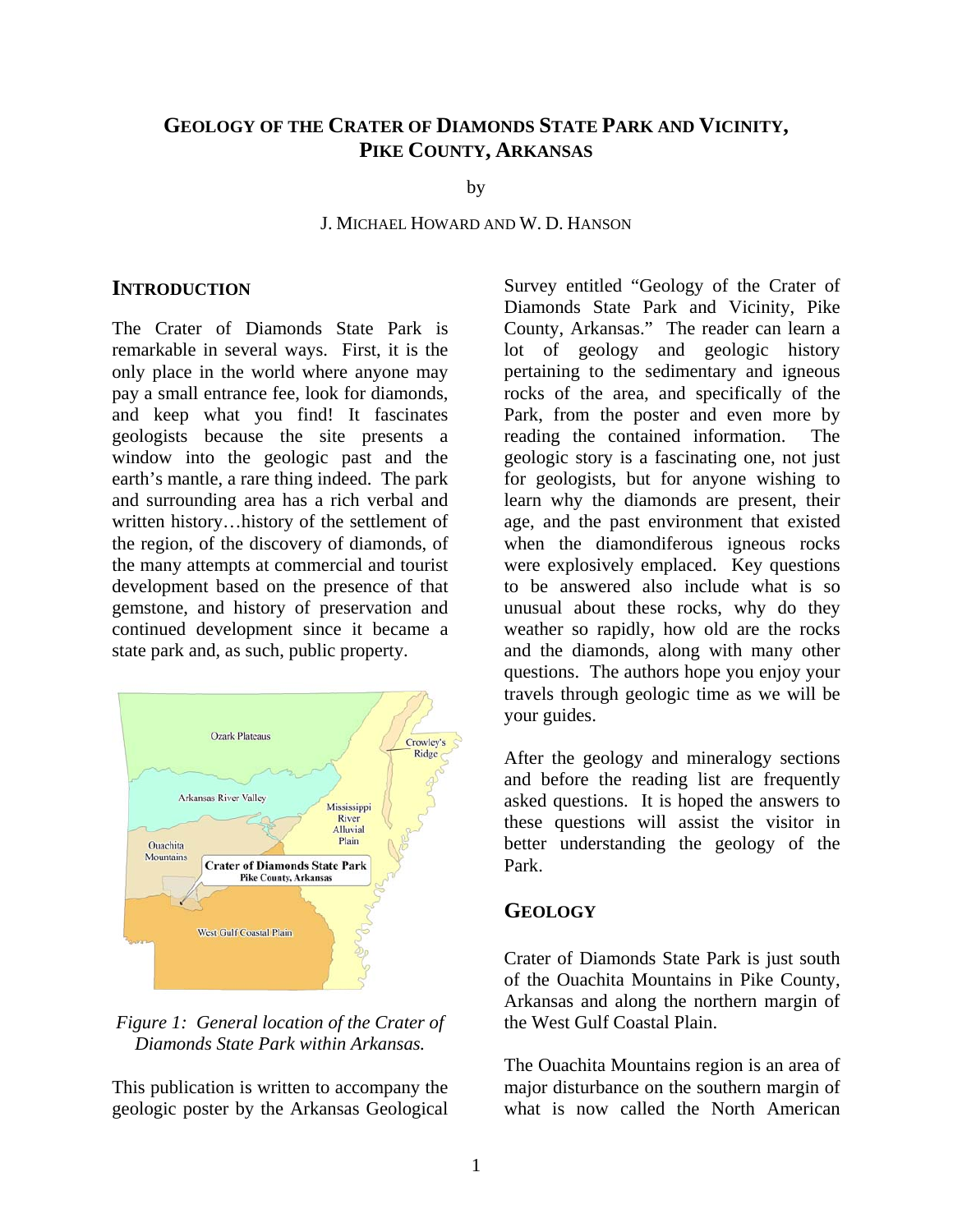continent. Sediments that were deposited in a deep ocean basin south of the continental margin, dating from 500 to 245 million years ago, were shoved up and onto the continent and were "welded" to the continental mass by the end of the mountain-building episode at the close of Pennsylvanian time. Since then, weathering and erosion have taken their toll on this eastwest mountain chain, resulting in a subdued relief relative to when it first was formed.



*Figure 2: General stratigraphy of the local rock units.* 

The oldest rock unit displayed on the poster and on the stratigraphy chart (fig. 2) outcrops north of Murfreesboro and is named the Jackfork Sandstone. Its mapped extent is represented by the color gray. Locally, the sandstone beds dip steeply to the south due to their distortion during the Ouachita orogeny (mountain building episode). Where unweathered, it has been a major source of crushed sandstone for aggregate.

Cretaceous sedimentary rocks were deposited on the southern margin of the Ouachita Mountains and range in age from 144 – 66.4 million years. They represent sediments that were deposited in very shallow water on the northern margin of the Cretaceous seas. The beds dip gently to the south and now outcrop from near Arkadelphia in Clark County west to the Arkansas-Oklahoma state border near DeQueen in Sevier County. Cretaceous rocks are displayed on the poster and chart in varying shades of green. The Cretaceous units have been eroded by local rivers and streams.

Deposits of those rivers and streams during the Quaternary date from 1.6 million years ago to recent times and are displayed in shades of yellow on the poster. Both Cretaceous and Quaternary units are located within the West Gulf Coastal Plain region of Arkansas.

Along this coastal margin, about 100 million years ago, several explosive events happened, resulting in the emplacement of diamond-bearing rocks that geologists term lamproite breccia and tuff as a diatreme. A diatreme is a breccia-filled volcanic pipe formed by a gaseous explosion. The source of rocks that compose the exposures of the Prairie Creek pipe, exposed on the surface at the Crater of Diamonds State Park, and the other known bodies of similar igneous materials to the immediate northeast was the earth's mantle. Some field evidence indicates that this pipe was emplaced on the seaward side of the ocean-land margin, perhaps only a very short distance off shore. Soon after the explosive event, magmatic lamproite, arising through the explosive vent, reached the surface and created lavafilled lakes within the existing crater.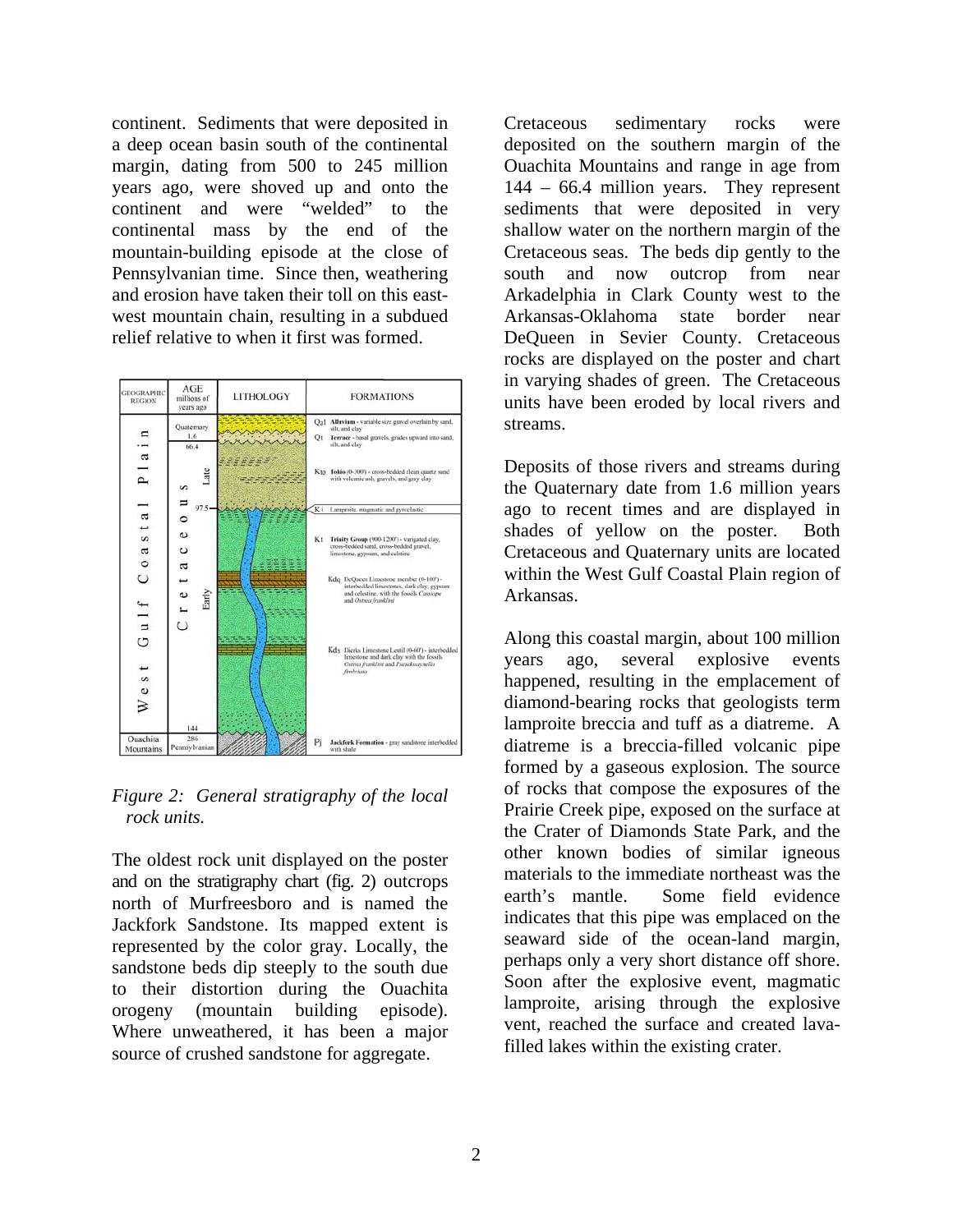Afterward, geologic processes became less catastrophic and the ongoing active cycle of deposition along the continental margin during the Cretaceous buried the volcanic vents. Only late in the Quaternary did the Little Missouri River erode those sediments capping the pipe and expose the larger pipe to erosion (fig. 3). From field relationships with the adjacent pipes, geologists estimate that only about 165 feet of erosion has taken place on the Prairie Creek pipe since its emplacement. It is geologically remarkable to have some of the rock types at the Crater of Diamonds State Park exposed. Worldwide, few of these types of pipes have the upper layers of rock material preserved. Most have suffered intensive weathering and deep erosion.

#### **Prairie Creek Diatreme Rock Types**

Surface exposed rock types of the diatreme, may be divided into three general groups: magmatic lamproite, pyroclastic lamproite, and maar epiclastics. Magmatic lamproite contains only very few micro-diamonds, whereas pyroclastic lamproite is the source of the soil from which all the diamonds are recovered. The maar epiclastics are thought to contain some diamonds but have not been tested to determine their content. Data gathered during the 1990's exploration work indicates a deep weathering and alteration zone of some 40 feet or more. Unaltered rock samples are therefore unavailable by surface sampling.



SCHEMATIC CROSS SECTION OF PRAIRIE CREEK DIATREME



*Figure 3: Map and cross-section of Prairie Creek. Modified from Morgan, 1993.*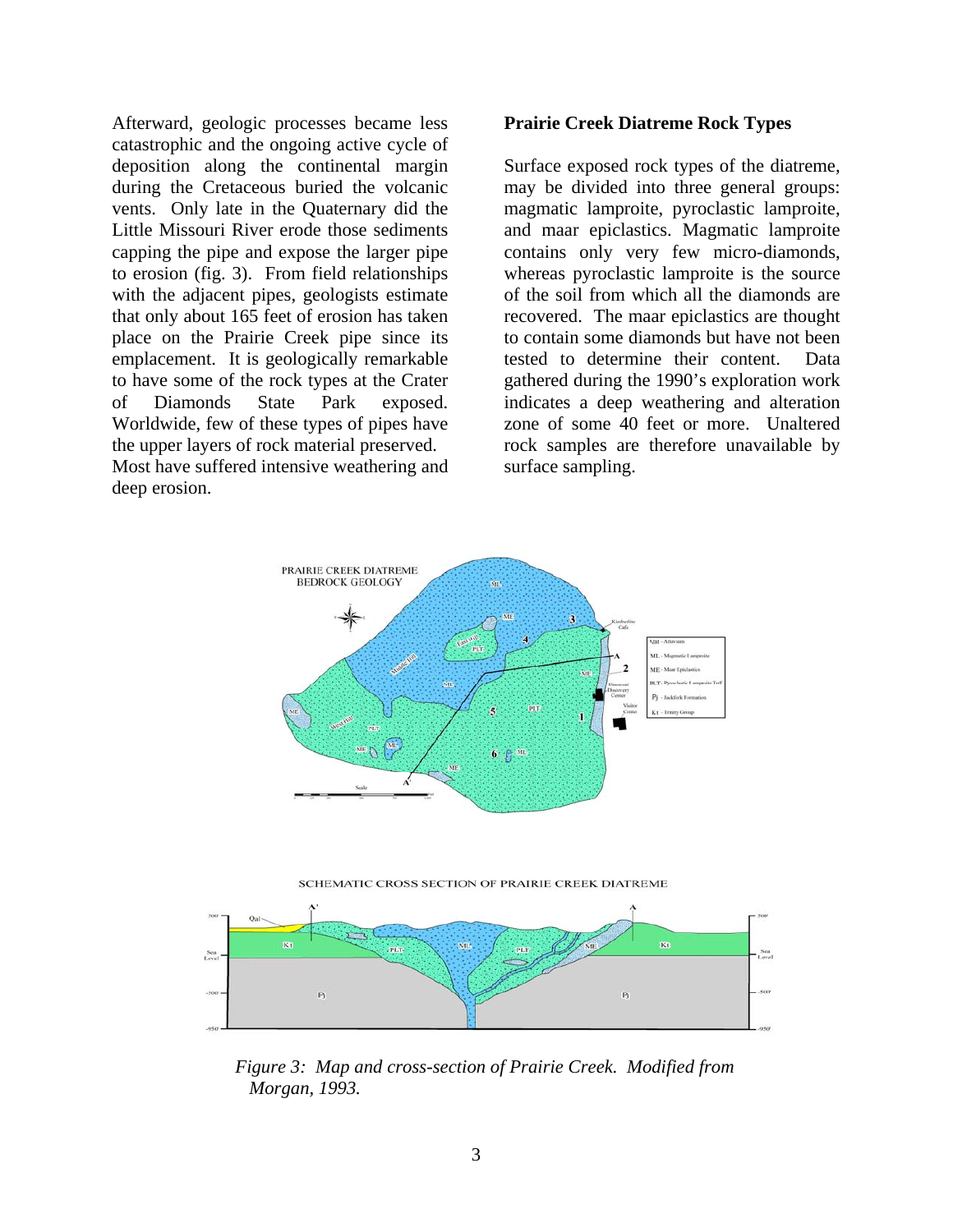#### Magmatic Lamproite

Originally termed peridotite by early investigators and later hypabyssal olivine lamproite and pyroxene (diopside) madupitic lamproite by recent workers, the rock is a magmatic non-explosive phase material. The rock is somewhat resistant to weathering and consists of crystals and crystal fragments of olivine, in various stages of alteration to serpentine, set in a fine matrix of poikilitic phlogopite, diopside, magnetite, and perovskite. Magmatic lamproite may contain xenoliths of rocks from the mantle and crust, brought along by its movement to the earth's surface. Good exposures of this rock may be seen immediately north and down slope from the old mine shack within the search area and along Prospectors Trail where it forms bouldery masses on the crest and north side of Middle Hill (fig. 4).



*Figure 4 : Magmatic lamproite boulders on crest of Middle Hill.* 

### Pyroclastic Lamproite

This rock was originally termed kimberlite by early workers simply because it contained diamonds. Pyroclastic lamproite may be subdivided generally into two field identifiable types: lamproite lapilli tuff and lamproite breccia tuff. Microscopic

examination of thin sections of these rocks allows further descriptive terminology such as lamproite lapilli ash tuff and lamproite ash lapilli tuff. The soils derived from these units are the source of the diamonds. These units are not divided on the bedrock geology map. These rocks weather rapidly because most of the minerals composing them formed at great depth and are very unstable at surface temperatures and pressures.

### *Lamproite Lapilli Tuff*

This rock represents fine-grained ash and dust that was formed by the initial explosion and settled as air fall material. Some of this material exhibits cross-bedding, indicative of the presence of water on the site that has either reworked the original ash or that the ash was deposited in water and then reworked. Tuff varies greatly in texture from one hand specimen to another. Some specimens consist of grains and fragments that average less than 1 mm (.04 inch). Such rocks appear even-grained. Other specimens may contain fragments and grains up to 1 cm (0.4 inch) in diameter with much finer grained matrix (fig. 5). Finally, a few samples contain a predominance of these larger grains and little fine-grained matrix. Phlogopite mica is present in all samples, often a major component, and typically is fine-grained. Also present are many small white to pale yellow grains of serpentine, probably representing weathered olivine. Exposures of this rock are present in the southwestern portion of the search area, as displayed on the poster. A significant number of diamonds have been recovered from soils developed on this rock type.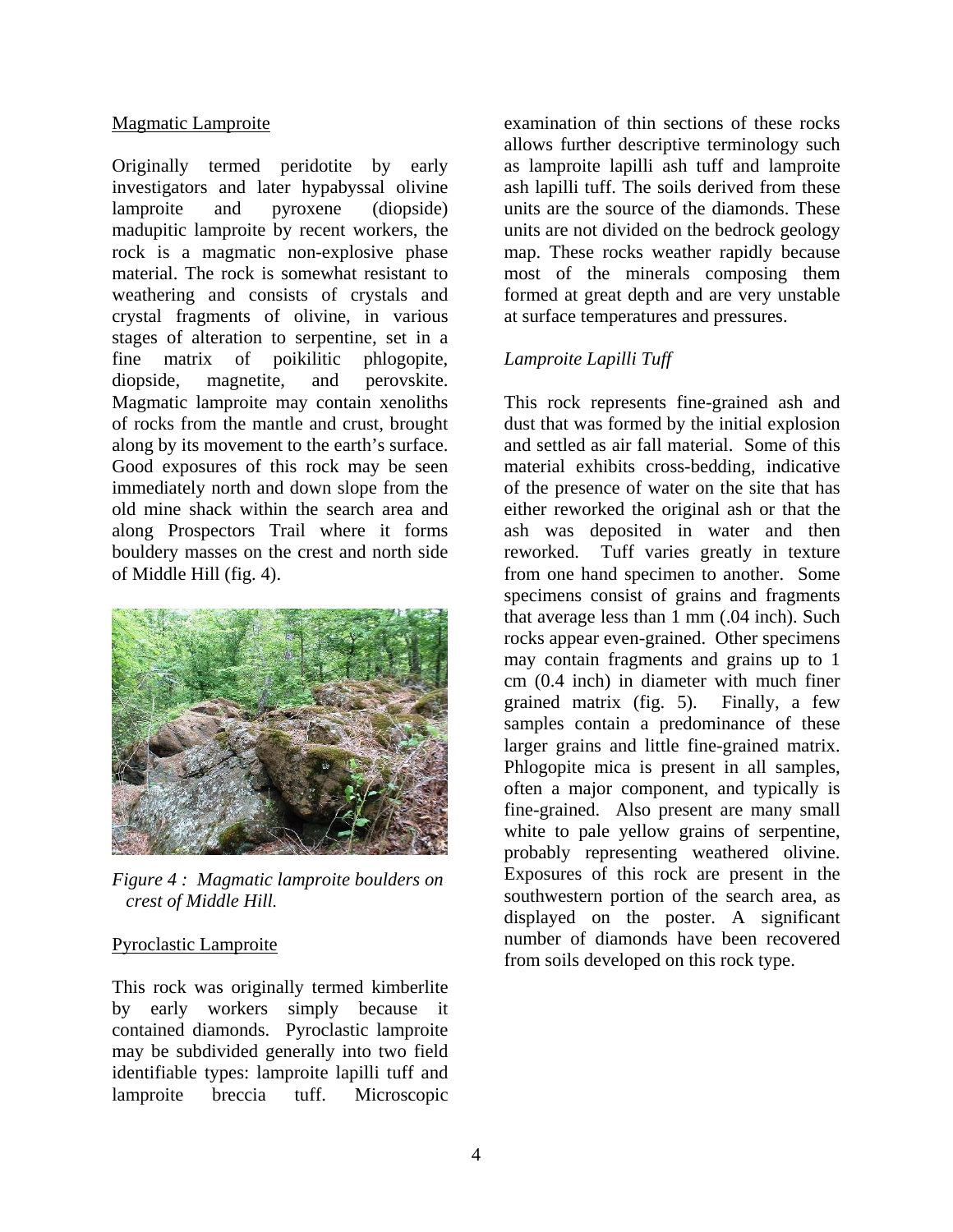

*Figure 5 : Lamproite lapilli tuff exposed on West Hill. Altered xenoliths of shale and other rock types are scattered throughout this exposure.* 

#### *Lamproite Breccia Tuff*

This rock is composed of fragments of lamproite and other rocks that were both shattered during rapid transport to the surface and the initial near surface explosive emplacement event. In hand specimen, it is difficult to find a truly hard specimen, since weathering has altered the fine-grained matrix and most of the breccia fragments. Olivine was a major component, now mostly altered to serpentine. Some breccia fragments of lamproite still contain glassy olivine crystals, only having marginal alteration. The majority of diamonds recovered thus far have been from soils and residual materials left from the weathering of the lamproite breccia tuff. In hand specimen, the rock is dark brownish with scattered yellow, tan, or whitish spots of serpentine after olivine set in a fine grained matrix (fig. 6). Specimens may contain varying sized sub-rounded rock fragments of lamproite that contain small glassy olivine crystals. It is difficult to find a fresh rock of this type that cannot be readily broken apart by hand, due to rapid alteration and weathering. A few hand specimens of this rock type exhibit crude stratification,

probably from air fall sorting or grain fluid flow.



*Figure 6 : Altered lamproite breccia tuff. Tan to whitish spots are serpentine after olivine.* 

#### Maar Epiclastics

Maar epiclastics were originally described as quartz-bearing tuffs. They formed by admixture of uncemented Cretaceous sands and clays with the lamproite lapilli and breccia tuff units. Well-cemented exposures that are predominated by silica-cemented sand grains are exposed in several locations on the pipe. Exposures of this erosion resistant rock are present on the east edge of the search area, adjacent to and south of the Kimberlite Café (fig. 7), and as bouldery residuum on the crest on the northeast end of East Hill. The Diamond Discovery Center also sits atop this rock unit. Diamonds are expected to be present within soils derived from epiclastic rocks, but their abundance is unknown. Diamonds will certainly be a lesser constituent of this rock, simply due to the admixture of non-diamondiferous materials with the original diamond-bearing tuff units.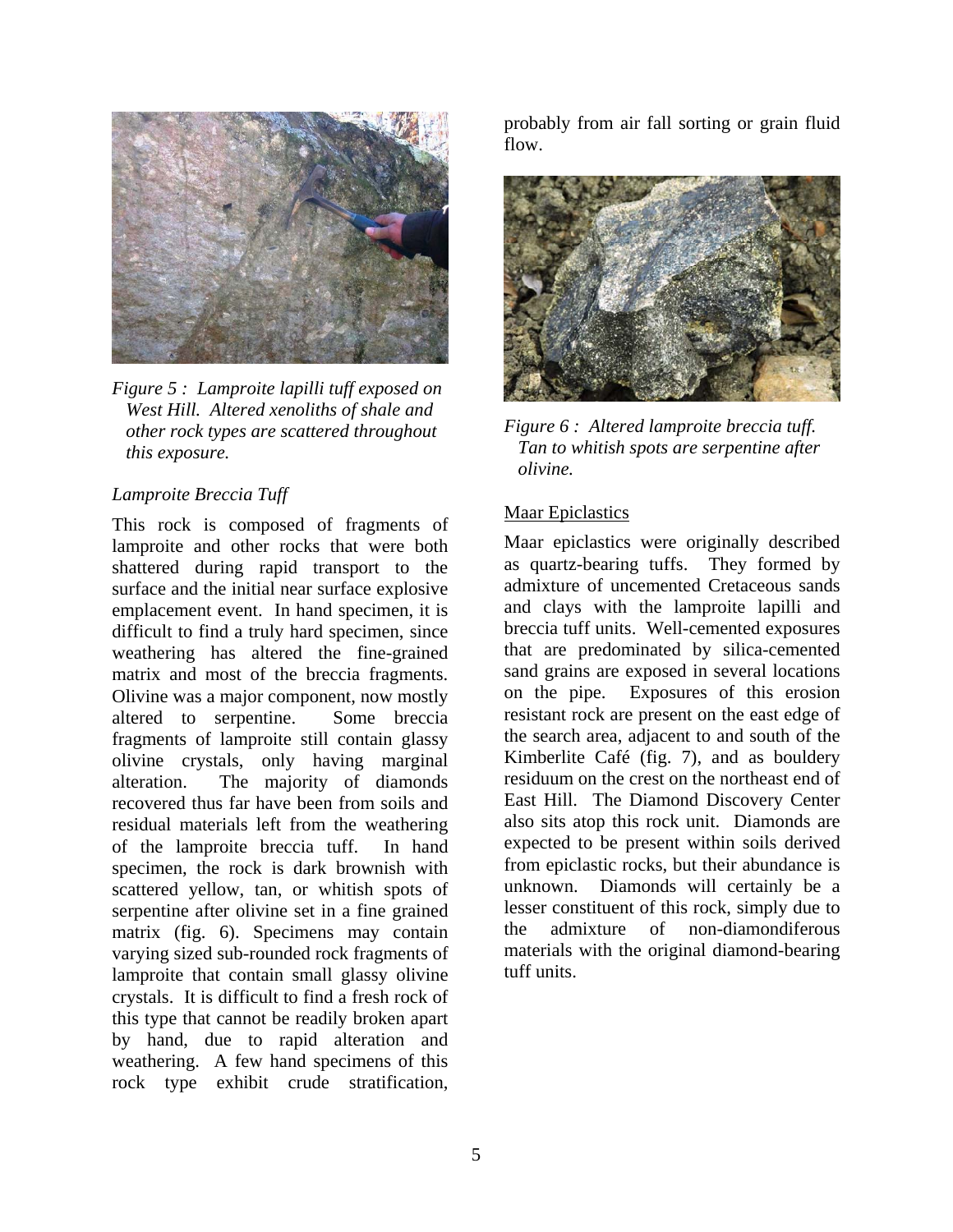

*Figure 7: Outcrop of silica-cemented sandstone-dominated maar epiclastics. Northeastern border zone of Prairie Creek diatreme.* 

### **MINERALOGY OF DIAMONDS**

Diamonds at the Crater of Diamonds State Park originated in the mantle as part of the early formation and crystallization of the earth, after the separation of the earth into the core, mantle, and crust. As crystals, these diamonds would have been in the form of octahedrons, and more rarely dodecahedrons and cubes. From mineral inclusions present within the diamonds that were captured during crystal growth, isotopic age dating places the diamonds at approximately 3 billion years old. The formation of the pipe itself has been dated from local stratigraphy as upper Early Cretaceous (113  $\pm$  4 to 97  $\pm$  2.5 million years

ago) and on the basis of isotope dating of phlogopite mica (106  $\pm$  3 million years ago).

Diamonds reached the surface through the rapid rise of the diatreme, material from the diamond-rich zone being captured and swept along during the ascent process. Laboratory experiments indicate that diamond is not a stable mineral during the rise to the surface and that this rise must be very rapid to prevent them from being completely dissolved into the matrix rock. Speeds on the order of 60 to 250 miles per hour are speculated by researchers as being required. Diamonds are stable at conditions within the upper mantle within certain limitations of temperature and pressure. The amount of time necessary to reach the surface from this zone of stability and still retain diamond in the matrix is thought to vary from one to only several hours. Certainly from the time they are captured and swept along until they reach the surface is less than 1 day.

#### **Typical shapes of Arkansas diamonds.**

Images courtesy of Glenn Worthington.







Yellow, 50 point Pale yellow, 33 pt Brown, 7 pt











Brown, 16 pt Pale yellow, 6 pt White, 4 pt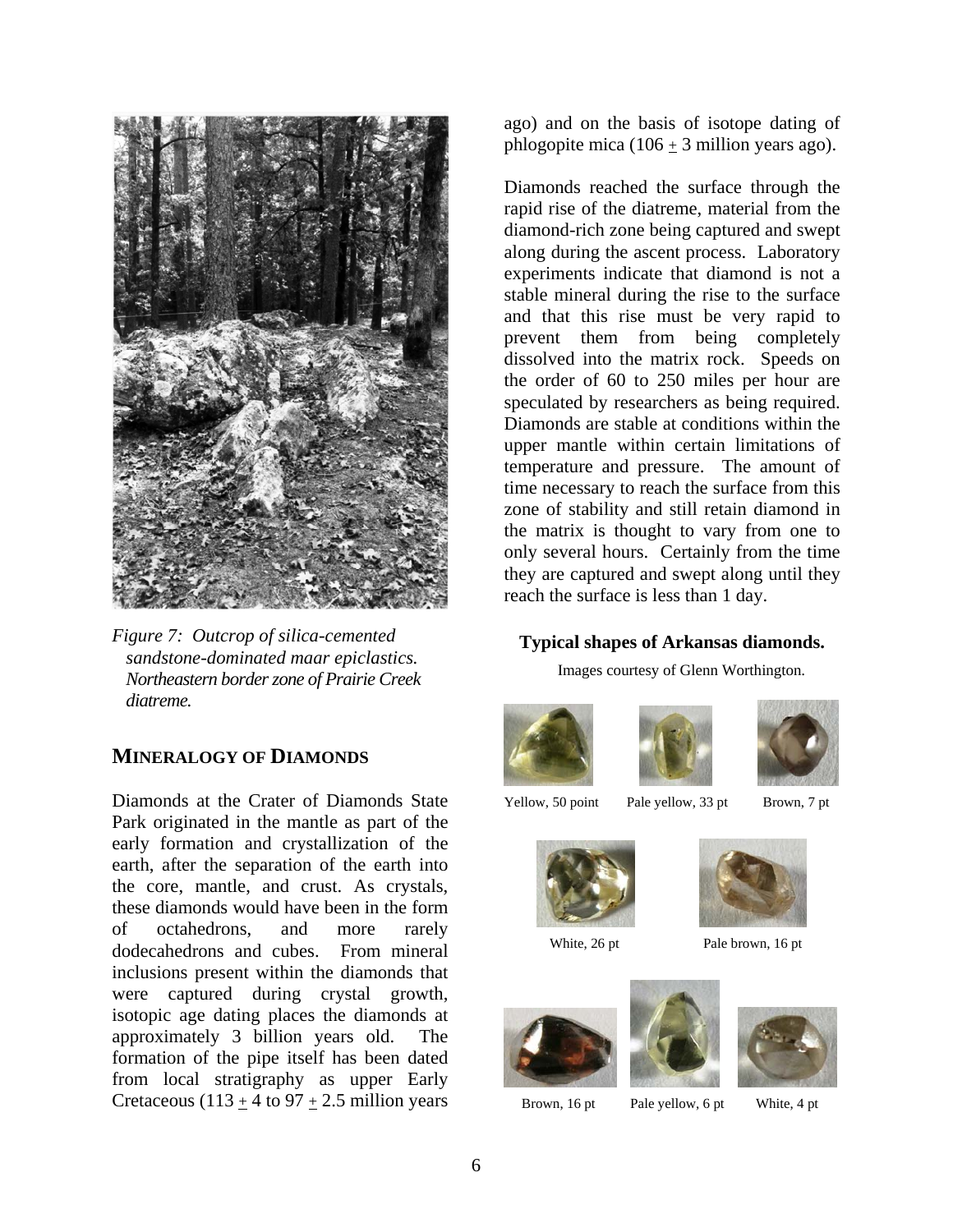



Conditions are not ideal for diamonds during the ascent. At the Park most diamonds have suffered some dissolution by the matrix and transporting fluids, and perhaps even breakage and dissolution effects. Rice grain and flattened shapes are not uncommon and probably represent shards broken from octahedral diamonds and/or resorbed macle twins. The shapes of diamonds recovered from the Park (above) appear on the diamond dissolution evolution chart in the area of 60 to 80 percent weight loss (fig. 8). A significant amount of the deposit's diamond contained within the host rock has been lost during transport due to dissolution processes. That is significant factor in a commercial venture because there must be a high enough remaining diamond value to be recovered by modern extraction methods to be profitable. The value of mined diamond rough is set by world markets and depends on average size, overall quality, and percentage of gem diamonds to industrial diamonds.

### **ANSWERS TO FREQUENTLY ASKED QUESTIONS**

**Definition of Rock Types** *Definitions of Lamproite/Kimberlite: Klein and Hurlbut (1993), p. 348.*

#### *What is Lamproite?*

Lamproite is a rock name that describes highly potassic and somewhat aluminumpoor igneous rocks with the following range of minerals: phlogopite, a variety of tremolite called richterite, leucite, sanidine, diopside, and a number of rare potassium-, barium-, titanium-, and zirconium-rich oxides and silicates. Leucite and sanidine are not present at the Park. This is a rare type of rock when considering the abundance of all the igneous rocks exposed on the earth's surface.

Lamproites form from partially melted mantle at depths exceeding 93 miles. The rising material is forced to the surface in volcanic pipes, bringing with it xenoliths and xenocryst diamonds from the harzburgitic peridotite or eclogite mantle regions where diamond formation is stabilized. In the instance of the Arkansas lamproites, the diamonds are of eclogite host origin. Eclogite is a rock consisting of red pyrope garnet, green clinopyroxene, and trace minerals, diamond being one.

Lamproite intrusions form either champagneor martini-glass shaped diatreme masses, as well as dikes.

### *What is the difference between lamproite and kimberlite?*

Kimberlite is a name applied to a group of volatile-rich, mainly carbon dioxide, potassic ultrabasic igneous rocks with a range of visible mineral crystals set in a fine-grained matrix or groundmass. Most of these visible crystals did not form in the groundmass but were captured by it during transport. These crystals may consist of ilmenite, pyrope garnet, olivine, clinopyroxene, phlogopite, enstatite, and chromite. The matrix mineralogy is complex, but may include olivine, phlogopite, perovskite, spinel, and diopside.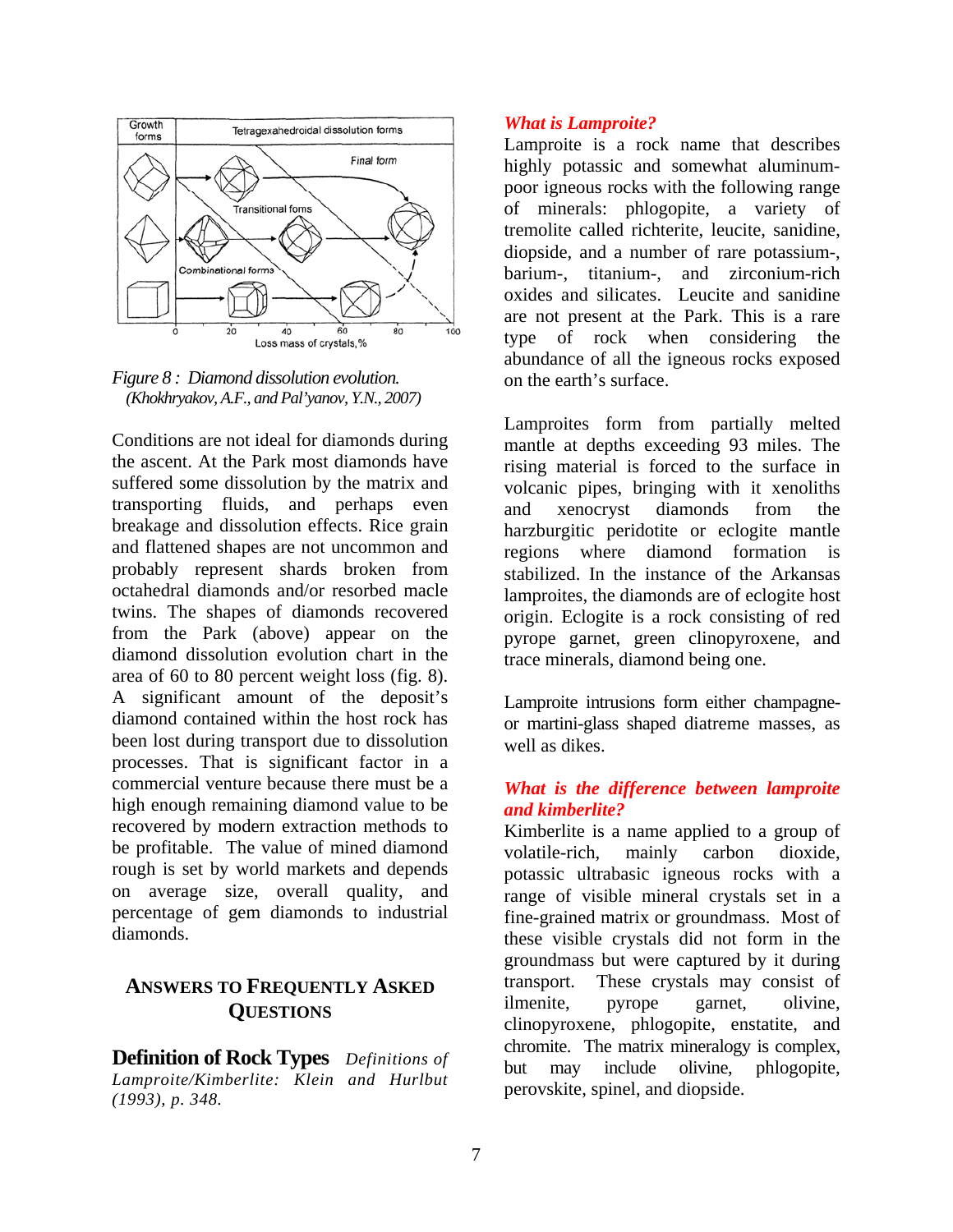Kimberlite pipes are the result of explosive diatreme volcanism from very deep mantle derived sources. The theory is that they are formed deep within the mantle, between 93 and 280 miles in depth, from anomalously enriched exotic mantle compositions, and are erupted rapidly and violently, often with considerable  $CO<sub>2</sub>$  and volatile components. It is this depth of melting and generation which makes kimberlites prone to hosting diamond xenocrysts.

Contrast this information to the description of Lamproite, given above. Both kimberlite and lamproite have similar gas driven mechanisms during transport to the surface, however, kimberlites often contain minerals from greater depths than do lamproites. Kimberlite intrusions form carrot-shaped diatreme masses and dikes.

#### *When did the names change from peridotite and kimberlite to lamproite and why? Who was responsible for the change?*

After the discovery of the Argyle pipes in Australia, researchers realized that diamonds were present in a rock that was not kimberlite. So they came back and sampled all the known rocks called kimberlite/peridotite. In 1977, two ladies, B. H. Scott Smith and E. M. W. Skinner, published a paper entitled A New Look at Prairie Creek, Arkansas in a special book on kimberlites and related rocks. In that paper, they proposed the rock name changes based on their detailed work on the minerals present. The new name more accurately describes to geologists the type of rock present at the Prairie Creek diatreme. Scientists in general and geologists in particular are responsible for the name change because they have now accepted the new name and use it instead of the old ones. Science is open to change depending on the discovery of new evidence.

### **Formation Processes**

#### *How was the crater formed?*

Around 100 million years ago, a mass of material moved out of the earth's mantle at a high rate of speed...30 to 50 miles per hour, driven by carbon dioxide gas. During its journey, it gathered rocks from all the zones of rock it passed through. As it reached the upper crust, the speed increased to as much as 150 miles per hour. When it came near the earth's surface, about 850 feet below the ground, the pressure of the gas overcame the weight of the overlying sedimentary rock and an explosion occurred. The expanding gas rapidly cooled the mass so we see little heating effects in the surrounding sediments. The resulting explosive volcano is classified as a diatreme by geologists.

#### *Where is the volcano now?*

When you walk out onto the Collecting Area you are actually standing on it! The Prairie Creek diatreme did not form a classic cinder cone shape because it is not that type of volcano, but instead blew out an inverted cone-shaped mass of material, much of which fell back into the site. Erosion has removed about 165 feet of the upper portion of the intrusion since the end of volcanic activity. Evidence from commercial exploration indicates the sides dip toward the center of the 80-acre exposure at about 45 degrees, resembling a martini-glass.

### *How deep is the volcano?*

The roots of the mass extend into the mantle, to at least 93 miles deep through a very narrow feeder tube, but the largest mass of the volcano is within 660 feet of the earth's surface.

#### *How does a diamond form?*

In order for diamonds to form, they require extremely high pressures and temperatures which are only found deep in the earth's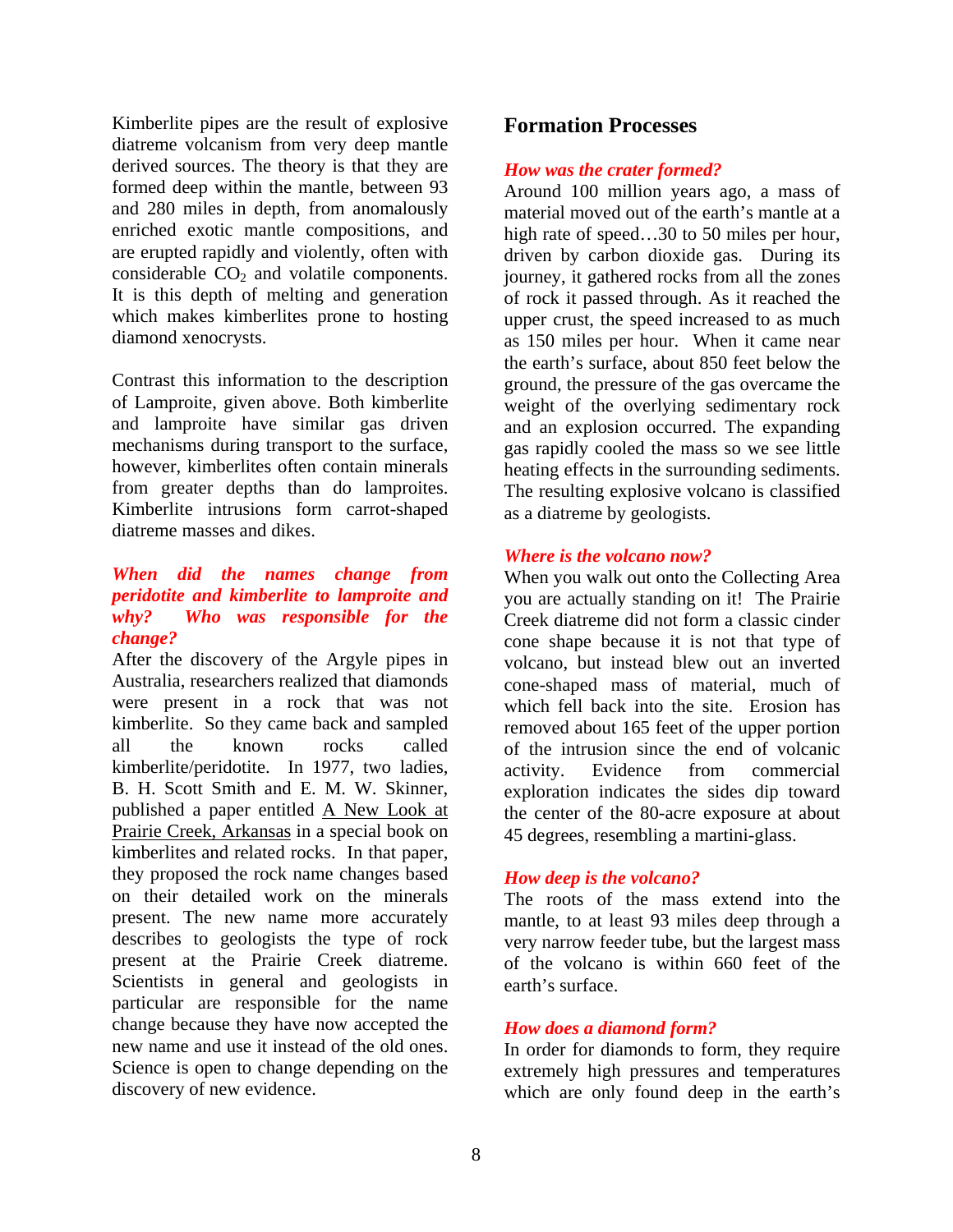mantle. Diamonds are the stable form of carbon at temperatures and pressures that exist there. Under those conditions they crystallize into the cubic form of carbon…diamond. Isotopic age dating of mineral inclusions captured by diamond as it formed implies that diamonds are much older than the age of the intrusion; in fact, some 3 billion years old. This means that they formed long ago in the earth's history and were brought to the surface much later.

Despite the popular belief, diamonds are **not**  forever! They are metastable crystals at the earth's surface conditions, but have carbon atoms so tightly packed together that without an input of energy, they cannot readily convert to graphite, a more stable form at surface conditions.

It is interesting to note that diamonds from the Crater are all well rounded, a testament to the chemically corrosive conditions they encountered during their trip from the upper mantle to the surface. What typically are called crystal faces are actually absorption features, readily recognized by their curved faces and curved lines at face joins. The diamonds have lost approximately 60 to 80 percent of their weight during transport, due to this process.

#### *How did the diamonds get here?*

Although diamond crystals are found in lamproite and related rocks, the origin of diamond is more closely related to the fragments of peridotite and eclogite which are derived from the upper mantle, below cratonic (shield) areas. It is here that the rock, eclogite, forms. Eclogite consists of red pyrope garnet and green clinopyroxene, along with diamond crystals that developed with the garnet and pyroxene crystals.

Peridotite fragments (xenoliths) composed of garnet, olivine, and orthopyroxene also

contain diamonds and are similarly derived from the upper mantle. However, both peridotite and eclogite rock fragments commonly come apart during the emplacement process resulting in a matrix containing the disaggregated minerals of olivine, pyroxene, garnet, and diamond (xenocrysts). During the movement of the diatreme from the mantle to the earth's surface, the diatreme passed through diamond-bearing zones in the mantle. These diamond-bearing rocks, eclogite and peridotite, are captured and swept along with the mass, many of which come apart while being transported. Consequently, many of the minerals present in the lamproite tuffs did not form by normal magmatic processes of crystallization during transportation, but instead are foreign grains. Diamond, garnet, and olivine are examples.

#### *Why are the diamonds so small, averaging ¼ carat?*

Most carbon in the mantle is thought to be in the form of carbonate minerals and diamond, particularly in the upper mantle which has been enriched in carbon by mantle plume or heat transfer processes. Carbon that was available in the rock to crystallize into diamond was not abundant, however, because we are dealing with crystallization processes that took place long before upper mantle enrichment. During crystallization, carbon is removed from the liquid and attached to the orderly structure of the forming diamond. The liquid surrounding a given crystal is therefore depleted in carbon. If this happens under relatively uniform conditions, like a static state, then many small diamonds form rather than a few large diamonds. Also, working against the diamonds being discovered as large crystals is the process of their transportation at a later time to the earth's surface. The material they are mixed with during their movement is corrosive to the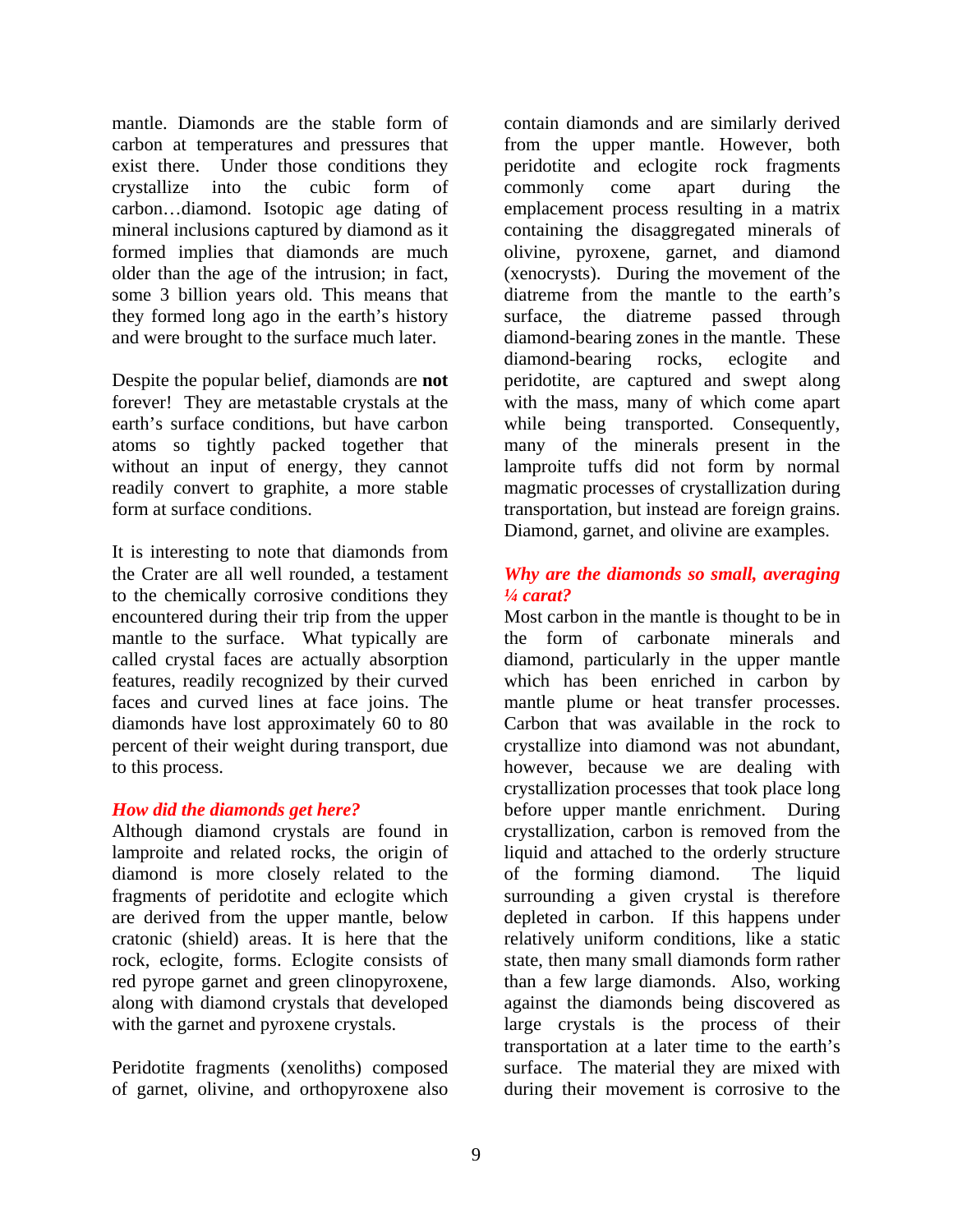entrained diamond crystals, so if the transport speed is not very fast, the diamonds begin to be resorbed into that material and get smaller and smaller. If transport is too slow, then they disappear, like salt crystals when dissolved in water. At the Crater, diamonds are well rounded due to resorption and have lost a lot of their size. Because diamonds are rare and take some effort to find, discovering even a small one is an exciting experience!

#### *Why do diamonds have an oily film on them?*

They do not! The diamonds at the Park have suffered much on their way to the earth's surface from the mantle and have lost from 60 to 80 percent of their weight due to chemical removal processes that occurred during transportation. The dissolved surfaces are slick and have an unusual luster that some describe as oily or greasy, but no oil or grease is on them. Geologists use the terms oily or greasy to describe how light reflects from the diamond's surface, and someone got confused, perhaps thinking that oil was actually on them.

#### *What makes a diamond have odd colors?*

For uncut diamonds, colors are dependent on trace elements that were captured by the diamonds as they formed. Color is influenced by traces of nitrogen in diamond and whether nitrogen is uniformly distributed or present as clumps. Blue diamonds owe their color to traces of boron. White light is composed of all the colors we see in a rainbow and many wavelengths outside our eye's visible range. What your eye sees as the color of a diamond is due to the fact that the color is reflected while all other colors of the spectrum are absorbed as white light passes through the crystal.

For a faceted gem diamond, the colors you see are due to the ability of the diamond's crystalline structure to break the light into its colored parts, much as a prism. So we see flashes of red, blue, yellow, green, and orange from the reflected light.

### *Why are these minerals present on the Crater?*

The suite of minerals present at the Park represents the culmination of many different and varied geologic processes that have acted on the area. Sedimentation and cementation of the sedimentary host rocks, silicification and deposition of silica produced agate and amethyst veins, changing chemistry of the waters also deposited calcite and barite as veins, and the emplacement of the diatreme introduced many new and exotic minerals, diamond being one. Erosion has also been a major player, removing some 165 feet of material and concentrating the heavy resistant minerals in surface soils on the diatreme.

### *How is conglomerate formed?*

Conglomerate consists of rounded rock pebbles and cobbles, typically cemented by either iron oxides or silica. The beds of gravel from which the conglomerate formed were deposited in one of two environments. Along the 100 million year old coastline, heavy seas winnowed out clay and fine sand from beach deposits, leaving a gravel coastline. As the seas receded or advanced, gravel beds were formed. Cementation by dissolved chemicals in groundwater resulted in beds of conglomerate. These beds originated after the formation and burial of the Prairie Creek diatreme by Late Cretaceous sediments as they are higher up in the stratigraphic section. Also, Quaternary gravel beds were deposited at the base of major river terraces as the rivers meandered across their flood plains, at a higher level that the Little Missouri River is now. These basal gravel layers were locally cemented by groundwater before the terrace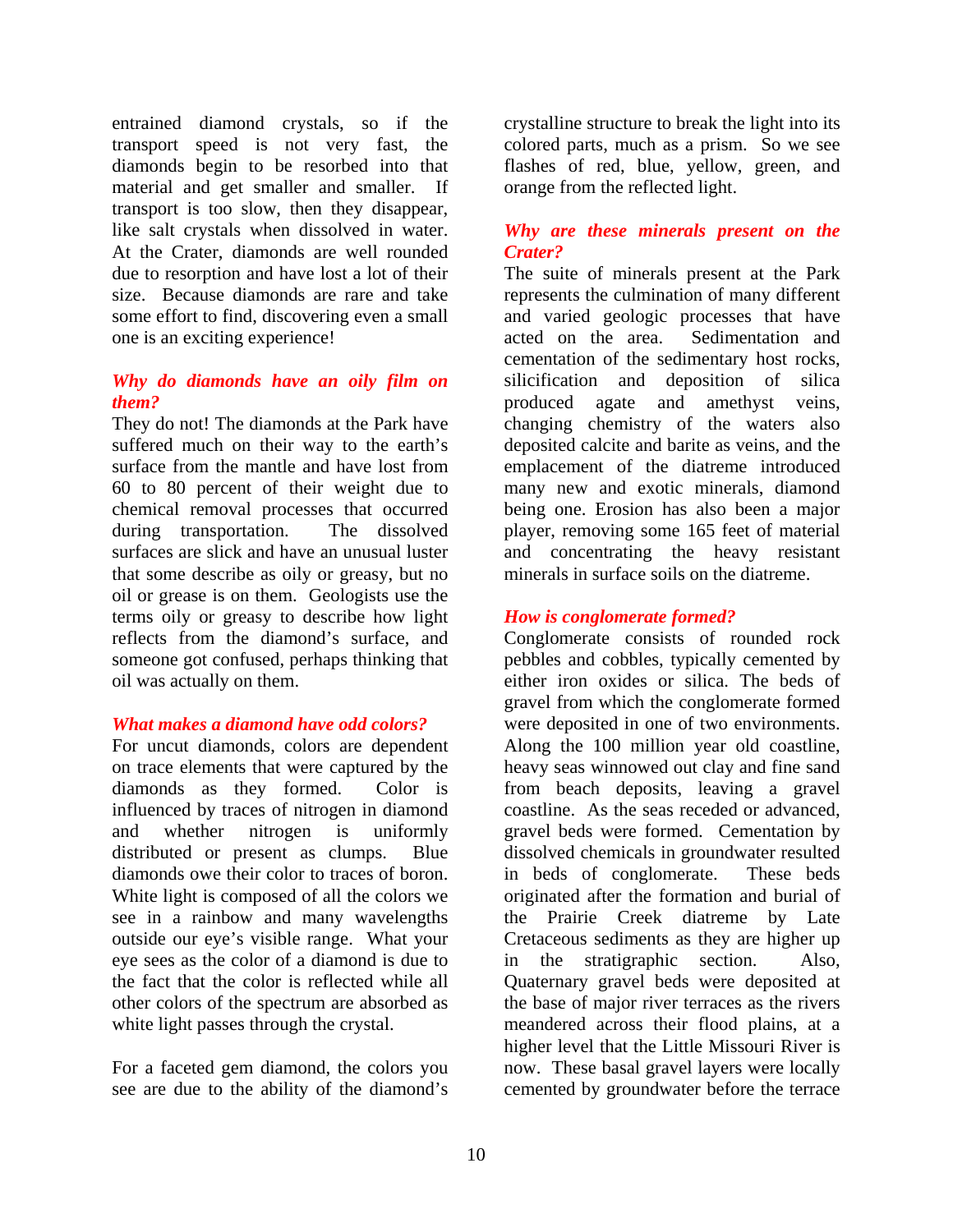was eroded away, thus leaving behind conglomerate masses. The source of the gravel for the Quaternary terrace gravels was both the Ouachita Mountain region and the eroding Cretaceous gravel units just mentioned. Both Cretaceous and Quaternary conglomerates in the area consist predominantly of novaculite, chert, and sandstone along with some minor amount of quartz vein pebbles and cobbles.

### **Search Efforts**

#### *Can you break up the lamproite breccia and find diamonds? What about the magmatic lamproite?*

Early after the discovery of the Prairie Creek diatreme, one individual was reported to have done just that, but what he broke up was not hard rock. Instead it was highly weathered material that was essentially soil, but still retained the original breccia rock texture. Nowadays, it is highly unlikely that a visitor would have such luck since the ground has been repeatedly plowed and turned over. As for the magmatic lamproite, diamonds are very rarely reported from soils developed from this rock type, so the odds would be very slim of finding a diamond in the hard matrix rock.

#### *Can you find diamonds in the conglomerate?*

No diamonds to date have been recovered from the conglomerate. The components of the conglomerate originated from the Ouachita Mountains to the north during the time that the pipe was buried by Cretaceous age sediments. Local river terrace gravels during the Quaternary also left behind basal gravel deposits. Conglomerate now present on the surface of the pipe consists of residual masses left behind from gravel deposits that have been eroded away.

#### *Can you find diamonds in the surrounding areas?*

There are several known smaller pipes on private property to the northeast of the Park. These sites have received a considerable amount of commercial examination over the past 25 years. A few diamonds have been recovered, but access to these properties is denied by the private company that owns them and those individuals and companies holding mineral leases on them. No diamonds have been confirmed as being recovered from other areas adjacent to the Park, such as Quaternary deposits in and adjacent to the Little Missouri River, although rumors to such happenings are often spread.

### **Economic Concerns**

#### *Why is the site not commercially mined?*

The Prairie Creek pipe was the first site of commercial diamond mining in North America, but due to financial losses and under capitalization of the operations, those efforts were abandoned. Company exploration in the 1990's indicated that the deposit was sub-economic for today's finances, due to too few diamonds to make a commercial venture profitable. However, that does not mean that there is less a chance of finding a diamond than there ever was for visitors.

#### *When will the diamonds run out?*

Statistical information kept by Park personnel since 1972 and studies of this and nearby pipes and the Park's indicated diamond content implies that at the present rate of recovery by visitors, the Park will continue to have diamonds discovered for at least the next 500 years. And that is for diamonds in just the weathered zone, not counting those present in the unaltered lamproite tuffs.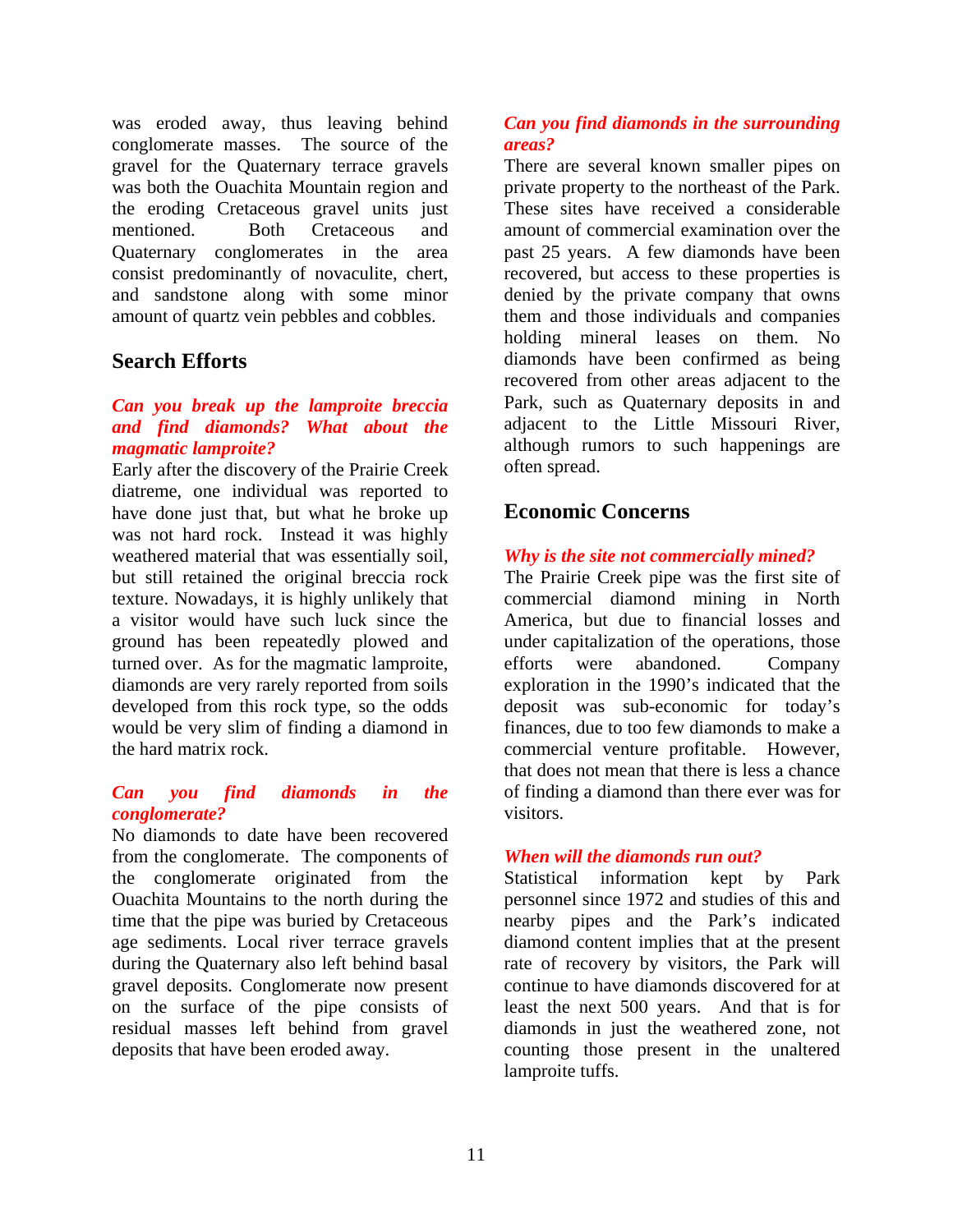### **Mineral Identification**

#### *What is calcite?*

Calcite is a mineral composed of calcium, carbon, and oxygen. It has a rhombohedral cleavage, is slightly harder than your fingernail, and fizzes when in contact with weak hydrochloric acid.

#### *What exactly is jasper and why is it so smooth?*

Jasper is a fine-grained (cryptocrystalline) variety of the mineral quartz. It may vary in color from red to tan and has a conchoidal fracture. It is smooth because it is hard and has been rounded by transportation in water.

#### *What is amethyst and why is it purple?*

Amethyst is a violet tinted gemstone consisting of crystalline quartz with iron as an added impurity. The iron impurity in amethyst creates another unstable species in the crystal and this new species jumps to an excited state by absorbing a "visible" photon. This species is known as a color center. By absorbing a "visible" photon, it makes the crystal appear colored. The naked eye sees the color as violet.

#### *What is mica and why is it shiny?*

Mica is a group of minerals that have an internal sheet type structure. This structure gives mica a perfect single cleavage direction. It is shiny because the luster on the broken surface of the sheets or plates is brilliant. Phlogopite is the common mica on the pipe.

#### *What is the difference between quartz and calcite?*

Quartz is composed of the elements silicon and oxygen, and is a separate mineral species unrelated to calcite, which is composed of the elements calcium, carbon, and oxygen. Quartz typically has a higher luster, has conchoidal fracture, and is 7 on

the hardness scale. Calcite has a less brilliant luster, has rhombohedral cleavage, is 3 on the hardness scale, and fizzes when in contact with weak hydrochloric acid.

#### *What is spinel?*

Spinel is one of the Spinel Group of minerals that are composed of metals bound with oxygen; in the case of spinel the metals are magnesium and aluminum. Spinel is a common high-temperature mineral in metamorphic rocks and in alumina-rich xenoliths. Another member in the Spinel Group of minerals is the iron aluminum oxide named hercynite. It occurs in some basic and ultrabasic igneous rocks. Spinel and hercynite cannot be distinguished easily as small grains since both are black, have conchoidal fracture, and have a fairly high density. Both are probably present on the collecting area.

#### *What is agate and how is it formed?*

Agate is a banded type of cryptocrystalline chalcedony, a variety of quartz. It forms in layers as a silica gel from silica-laden water and converts to agate as the deposits age. Agate typically displays light and dark banding due to impurities deposited with it.

### **Misconceptions**

#### *How often do you salt the mine?*

Despite rumors to the contrary, the site has not been nor is salted by Park personnel. This is a natural deposit and the diamond crystals from this locality have common characteristics that are recognizable to the experienced individual. It is normal that very skeptical individuals will always spread negative information about the diamondbearing deposit of the Park, perhaps trying to keep other visitors away to increase their own chances of recovering a diamond.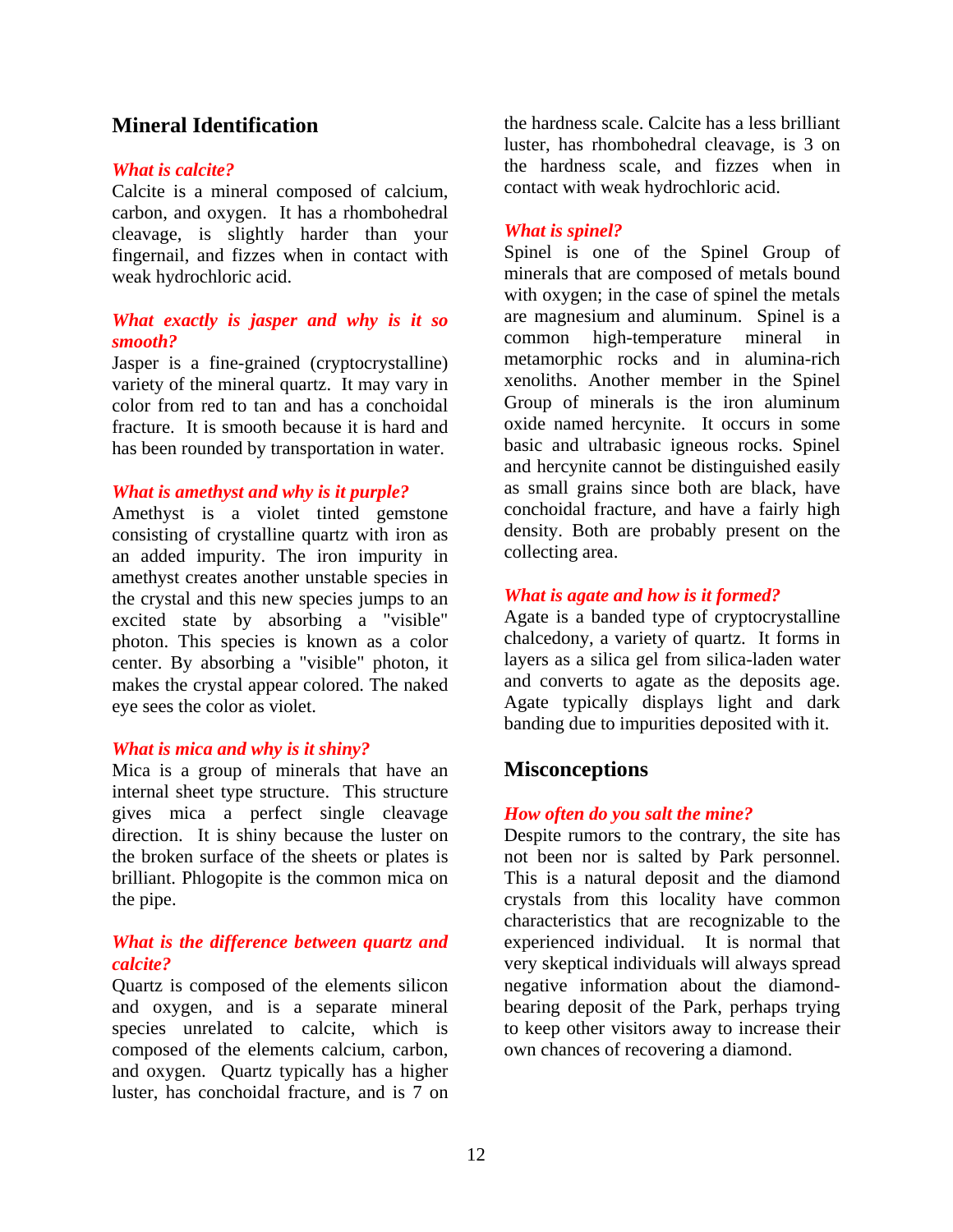#### **References and Reading List**

- Bush, W. V., Clardy, B. F., Stone, C. G., and Haley, B. R., 1971, Geologic Map of the Murfreesboro Quadrangle, Pike and Hempstead Counties, Arkansas: Arkansas Geological Commission Open-File Report, scale 1:24,000.
- Dane, C. H., 1929, Upper Cretaceous Formation of Southwestern Arkansas: Arkansas Geological Survey Bull. 1, 215p.
- Dunn, D. P., 2002, Xenolith Mineralogy and Geology of the Prairie Creek Lamproite Province, Arkansas – Doctoral Dissertation, University of Texas at Austin, 147 p.
- Geostor, 2007, DRG24K (Digital Raster Graphic, 1:24,000, USGS) and DOQ (Digital Orthophoto Quadrangle, natural color, 1 meter pixel resolution) acquired from www.geostor.arkansas.gov.
- Hanson, W. D., Clardy, B. F., Stone, C.G., and Haley, B.R., 1998, Geologic Map of the Murfreesboro Quadrangle, Pike and Hempstead Counties, Arkansas: DGM-AR-00611.
- Howard, J. M., 1999, Summary of the 1990s Exploration and Testing of the Prairie Creek Diamond-bearing Lamproite Complex, Pike County, Arkansas, with a Field Guide *in* Contribution to the Geology of Arkansas, Volume IV, AGC MP 18-D, 57-74p.
- Howard, J. M., 2006, Arkansas Mineral Commodity Database, In-house data: Arkansas Geological Commission.
- Khokhryakov, A.F., and Pal'yanov, Y.N., 2007, The evolution of diamond morphology in the process of dissolution: Experimental data: American Mineralogist, V. 92, No. 5-6, p. 909- 917.
- Klein, C., and Hurlbut, C.S., Jr., 1993, Manual of Mineralogy, Twenty-First Edition: John Wiley & Sons, Inc., New York, 681 p.
- Miser, H. D., and Purdue, A. H., 1919, Gravel Deposits of the DeQueen and Caddo Gap Quadrangles, Arkansas: U.S. Geological Survey, Bulletin 690, 15-29p.
- Miser, H. D., and Purdue, A. H., 1929, Geology of the DeQueen and Caddo Gap Quadrangles, Arkansas: U.S. Geological Survey, Bulletin 808, 195p., scale 1:125,000.
- Mitchell, R. H., and Bergman, S. C., 1991, Petrology of Lamproites: Plenum Press, New York and London, 447 p.
- Morgan, John, 1993, Project Manager's Report for Phase I Evaluation program, Crater of Diamonds State Park, Murfreesboro: unpublished file report, Arkansas Department of Parks and Tourism, 77 p.
- Morris, E. M., 1987, The Cretaceous Arkansas alkalic province; A summary of petrology and geochemistry *in* Morris, E. M. and Pasteris, J. D., eds., Mantle Metasomatism and Alkaline Magmatism, The Geological Society of America Special Paper 215, p.217-233.
- Pantaleo, N. S., Newton, M. G., Gogineni, S. V., Melton, C. E., and Giardini, A. A., 1979, Mineral inclusions in Arkansas diamonds: Their nature and significance: American Mineralogist, V. 64, p. 1059-1062.
- Scott-Skinner, B. H., and Smith, E. M. W., 1984, A new look at Prairie Creek, Arkansas, *in* Kornprobst, J., ed. Kimberlites I; Kimberlites and related rocks, Amsterdam, Elsevier, p. 255-283.
- Wilson, Lionel, and Head III, J.W., 2007, An integrated model of kimberlite ascent and eruption: Nature, V. 447, 5 p.
- Worthington, Glenn, 2007, Genuine Diamonds found in Arkansas: Mid-America Prospecting, USA, 178 p.
- Zartman, R. E., 1977, Geochronology of some alkalic rock provinces in eastern and central United States: Annual Review, Earth and Planetary Science, V. 5, 257-286p.